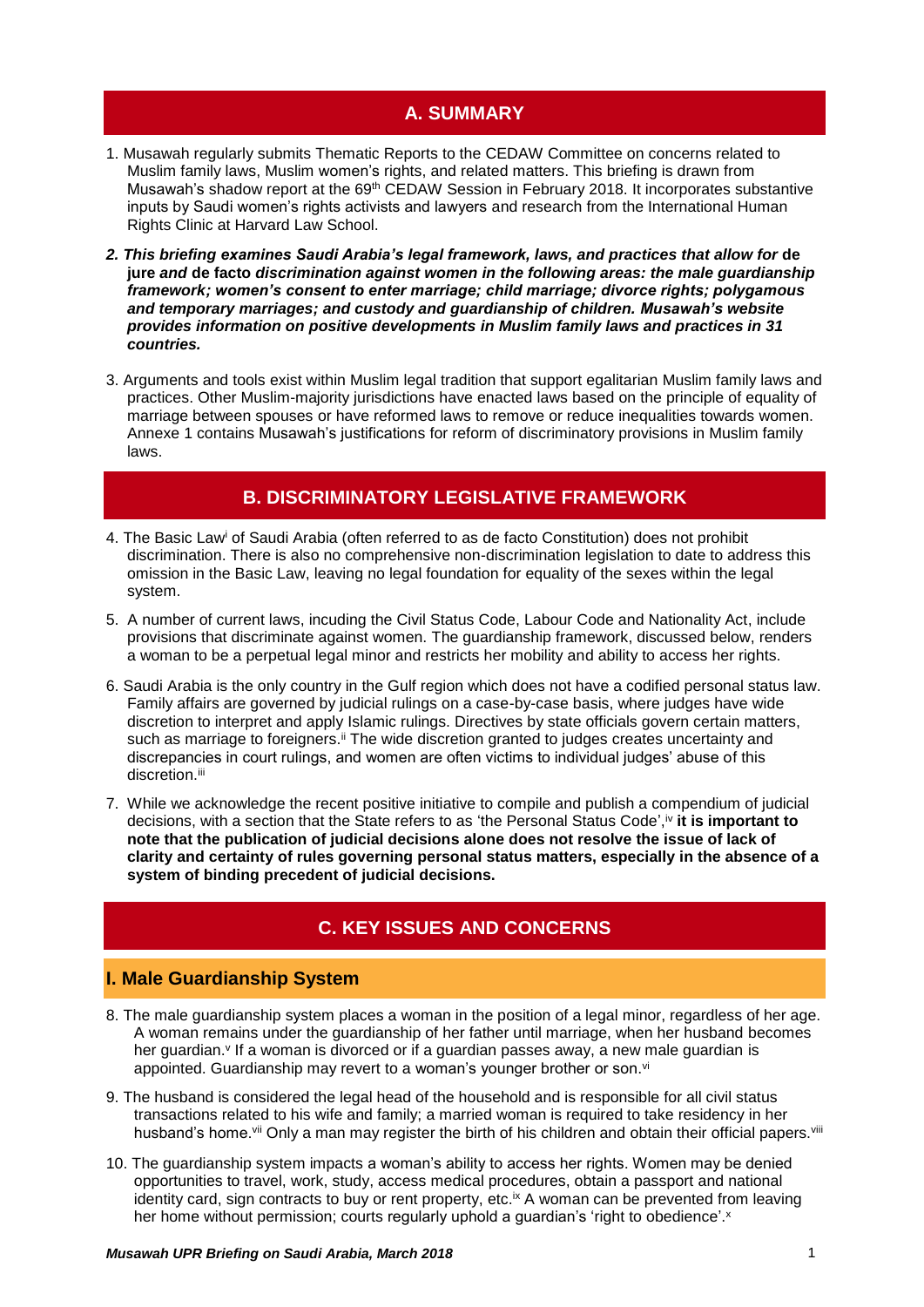11. The government has recently taken steps towards easing guardianship restrictions, but reforms are limited, not entirely transparent, and provide no penalties for offences.<sup>xi</sup>

### *12. The HRC should urge the State party to abolish the male guardianship system for adult women, and specifically:*

- Introduce comprehensive legislation to prohibit gender-based discrimination, particularly regarding education, employment, and access to government and private services/programmes, and codify penalties for offences.
- Amend the Civil Status Code to remove all discriminatory provisions.
- Codify regulations to permit women to obtain identification cards, passports, and scholarships to study abroad and travel without a guardian's permission.
- Ensure that women have the right to choose their residence and that 'disobedience' is not used to subject women to arbitrary detention.
- Codify a Personal Status Law that ensures equal rights and responsibilities in marriage, taking into consideration laws of other Muslim-majority jurisdictions, such as Algeria, Turkey and Morocco, which have family laws based on equality of marriage between spouses.
- Develop a standard marriage contract and list of conditions that can be included in the contract to protect rights during and after marriage.

## **II. Women's Consent to Enter into Marriage**

- 13. Consent of both the bride and groom are required for marriage, but a woman must also have consent of her male guardian, regardless of her age.
- 14. A woman who cannot secure her guardian's consent may file a case for *adhl* (unreasonably withholding permission). But Saudi judges regularly accept many grounds as valid objections, making it difficult for women to win *adhl* cases. In many instances, women can be punished for disobedience if they resort to court.<sup>xii</sup>
- 15. A woman's guardian may bring a case objecting to a marriage, even after consummation and birth of children, such as 'tribal' or economic incompatibility.<sup>xiii</sup> These cases are subject to judges' discretion, regardless of the wife's opinion. xiv
- 16. Male guardianship renders women vulnerable to forced marriage.<sup>xv</sup> Once a forced marriage is conducted, it is difficult to annul due to an extremely high burden of proof regarding absence of consent.<sup>xvi</sup> There is no legislation to criminalize forced marriages, nor is there a mechanism to sanction officers who conduct forced marriages.
- 17. Marriage to a foreigner whether by a Saudi man or woman requires special permission by the Ministry of Interior.<sup>Xvii</sup> For women, this permission may only be issued if their guardians consent.<sup>Xviii</sup>

#### *18. The HRC should urge the State party to:*

- Ensure women have an equal right to enter marriage without a guardian's permission; abolish the practice of forcible annulment of marriage.
- Codify a law to criminalize forced marriage and enforce punishments for individuals who plan, conduct, or fail to prevent forced marriages.
- Ensure that the evidentiary standard for making a legal claim for a coercive marriage is reasonable.
- Permit Saudi men and women to marry foreigners without government interference.
- Train and educate law enforcement officers, judges, and social workers to receive women's complaints and provide them with legal and social assistance.

# **III. Child Marriage**

- 19. Saudi Arabia acceded to the Convention on the Rights of the Child in 1996, yet does not have a legal minimum age for marriage. *xix* According to a media report, there were 5,622 marriages involving child brides under the age of 14 in Saudi Arabia in 2012.<sup>xx</sup>
- 20. Under the Law on Child Protection, marriage to a person below 18 must be approved by an advisory committee that examines each case individually.<sup>xxi</sup> But the standards to determine the minor's interests and welfare are unclear, and minors are often not interviewed.<sup>xxii</sup>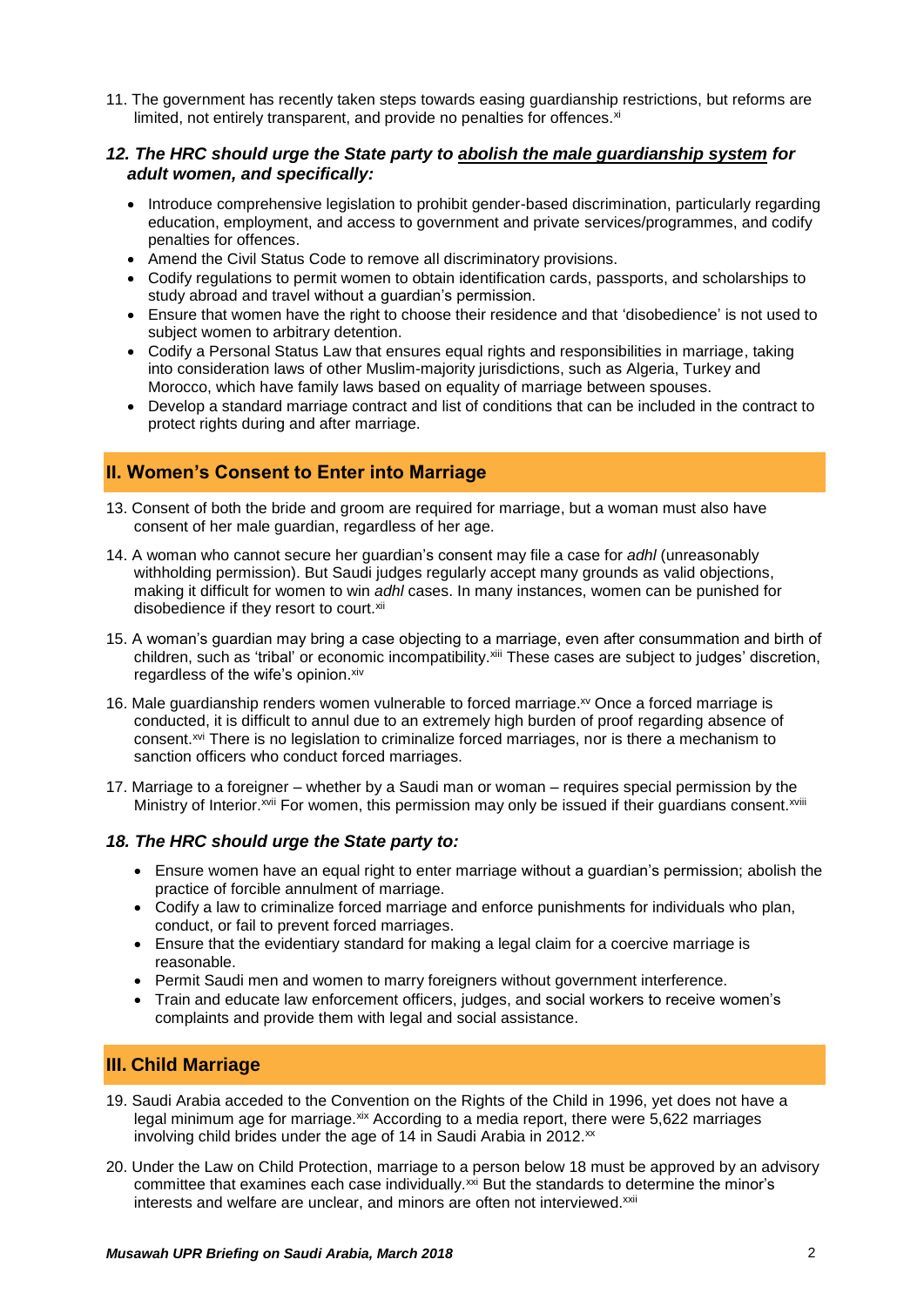21. Saudi Arabia is apparently considering setting a marriage age of 16 for both sexes, and a majority of Shura Council members are said to support this proposal.<sup>xxiii</sup>

## *22. The HRC should urge the State party to:*

- Codify and enforce 18 years of age as an absolute minimum age of marriage for both girls and boys, and remove all legal loopholes that allow for exceptions to this rule.
- Enact strict legislation to criminalize child marriage, ensure a mechanism is in place for raising complaints, and codify penalties for planning, conducting, and failing to prevent child marriage.
- Ensure that marriage contractors are educated and informed on the legislation.
- Put in place sanctions for marriage officers who violate legislation prohibiting child marriage.

## **IV. Polygamous and Temporary (***Misyar***) Marriages**

#### *Polygamy*

- 23. Muslim men may marry up to four wives at one time with few restrictions. They are not required to seek a court's permission or inform existing wives of the new marriage. The only requirement is that the husband can support all his wives financially and declares he would treat them equally. $xiv A$ 2016 report found that over 500,000 Saudi men had more than one wife at a time.xxv
- 24. Saudi women have limited agency regarding consent: they cannot prevent husbands from taking additional wives or obtain a divorce upon learning of a subsequent marriage. XXVI It is uncommon for women to stipulate in the marriage contract that their husbands may not marry additional wives. $^{xxvi}$
- 25. There are numerous arguments from within Islam that monogamy should be the standard form of marriage and the pre-Islamic practice of polygamy should be permitted only in exceptional circumstances. Tunisia has prohibited polygamy on Islamic grounds, and other Muslim-majority countries such as Algeria and Indonesia restrict polygamy by requiring court approval and consent from existing wives.

#### *Temporary (***Misyar***) Marriages*

- 26*. Misyar* marriages, where a wife waives her rights to maintenance, accommodation, and cohabitation, are legal and common.xxviii A 2006 *fatwa* (non-binding but authoritative legal opinion/interpretation of a qualified Islamic jurist or mufti) permits *misyar* marriages, provided the bride's guardian and two witnesses are present and the contract is concluded on mutually agreed-upon and binding conditions.<sup>xxix</sup>
- 27. Divorced mothers sometimes enter into *misyar* marriages driven by the need for a man to administer their affairs.<sup>xxx</sup> These marriages offer a solution to divorced mothers losing custody upon remarriage because they are often unregistered and undocumented. But women in unregistered marriages risk abandonment, exploitation, or inability to prove paternity of their children.<sup>xxxi</sup>

#### *28. The HRC should urge the State party to:*

- Abolish or severely restrict the practice of polygamy to minimize harm and injustice, including requiring the written consent of existing wives.
- Introduce polygamy as a ground of judicial divorce and codify provisions to ensure that a woman has recourse if the husband enters into subsequent marriages without her consent.
- Provide a model, standard marriage contract with options for the couple to prohibit polygamy and for a wife to explicitly enunciate a monogamous marriage.
- Ensure mechanisms for a wife to raise complaints of harm that occurs as a result of a polygamous marriage and obtain financial resources or protection of her rights.
- Put in place mechanisms to remedy the underlying causes of *misyar* marriages.
- Enforce women's rights in all marriages regardless of their type, including the right to financial maintenance, residency, and recognition of children.

## **V. Divorce Rights**

29. Women and men in Saudi Arabia do not have equal rights to divorce. A man may divorce his wife unilaterally, with no restrictions, by pronouncing *talaq*. A woman, however, may only obtain divorce in two ways: (1) through the court (*faskh*), based on a limited number of grounds that prove harm<sup>xxxii</sup>; or through a redemptive divorce (*khul'*), in which she must pay the husband a mutually-agreed sum in exchange for the final divorce. In the absence of a husband's agreement, *faskh* and *khul'* court proceedings can often be lengthy, costly, and subject to a judge's discretion. xxxiii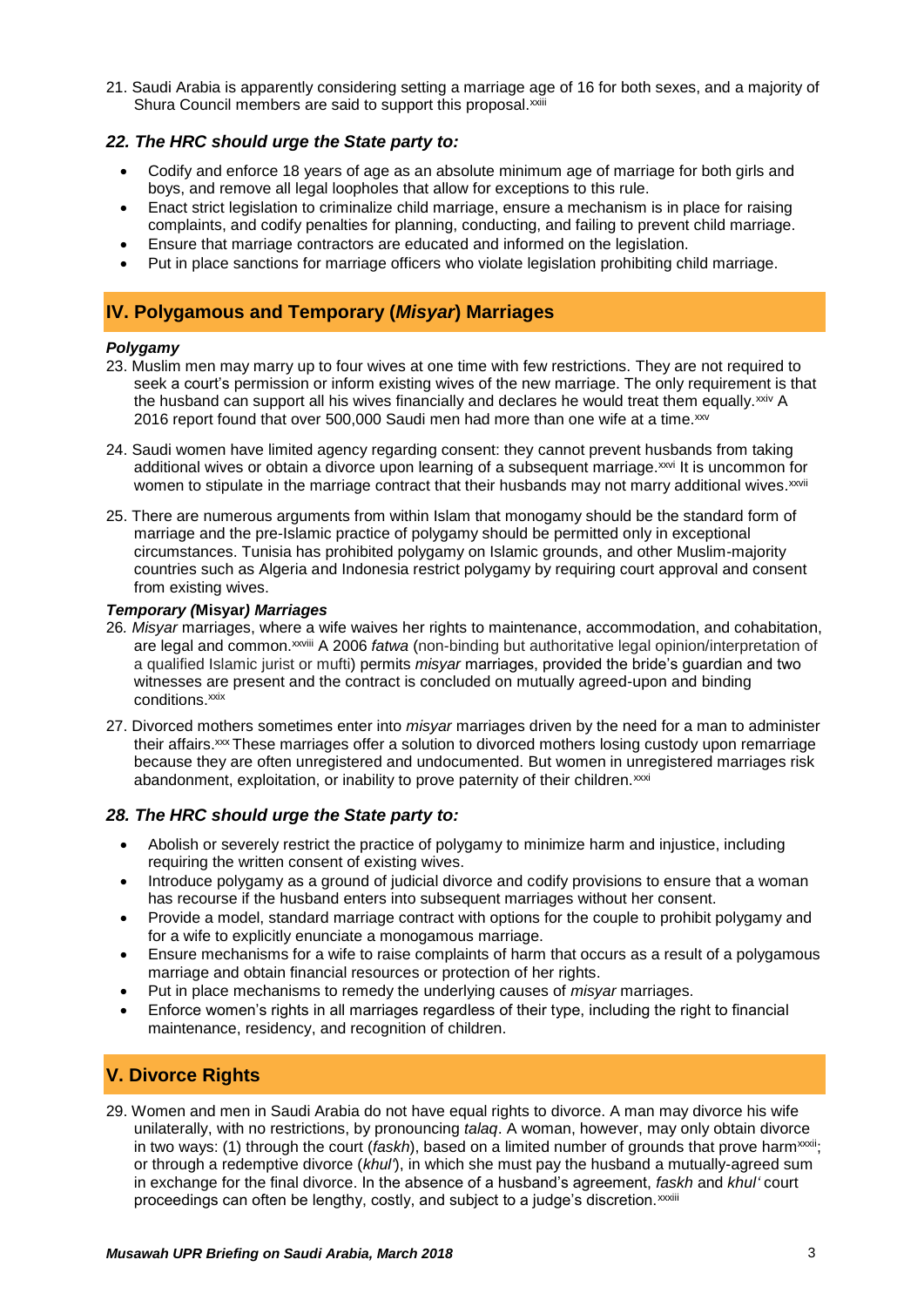- 30. While the Civil Status Code makes it mandatory to register a divorce within two months of its occurrence, xxxiv the deadline for divorce registration is often ignored, and a woman may not learn about the divorce until much later. $xxy$  In addition, only a man – the husband or a male relative – may register a divorce.<sup>xxxvi</sup>
- 31. There is no legal concept of matrimonial assets, and women often forfeit their financial rights in order to avoid lengthy disputes or delays in obtaining a divorce. In 2008, Saudi women launched a campaign highlighting injustices in the divorce system, but the issue remains unaddressed.xxxvii
- 32. Legislation in other Muslim-majority countries points toward reform. In Tunisia and Turkey, all divorces must go through the courts, and divorce through unilateral repudiation (*talaq*) is not recognized. The grounds for divorce are equally available to both spouses. In Algeria, Mauritania, and Morocco, *talaq* can only be effectuated through the coutrs or under judicial supervision.

## *33. The HRC should urge the State party to:*

- Abolish the husband's right to unilateral divorce.
- Ensure that men and women have equal access to divorce rights.
- Require both husband and wife to be present at the time of divorce and sign divorce papers.
- Codify specific grounds for judicial divorce, including discord, incompatibility, emotional or sexual abuse, and polygamy as acceptable grounds.
- Codify reasonable standards of proof in divorce proceedings.
- Codify guidelines for *khul'* to ensure it is expediently granted and the sum is reasonable and considers the wife's financial situation.
- Codify guidelines for financial support after a divorce; enforce payments in order to protect women's and children's rights.

# **VI. Custody (***Hadanah***) and Guardianship (***Wilayah***) of Children**

- 34. Women do not enjoy equal rights to custody and guardianship of their children. Generally, a mother has priority in custody of her children until a daughter turns seven and a son turns nine. Thereafter, custody of daughters is transferred to the father; sons are given the choice between parents.<sup>xxxviii</sup>
- 35. However, decisions regarding custody vary according to judges' personal views, and are not always based on the best interests of the child. Cases are often subject to long delays. Many women fear losing their children if they file for a divorce. This leads women to stay in harmful marriages or enter unregistered *misyar* marriages.<sup>xxxix</sup>
- 36. A father has priority right over guardianship of children, with guardianship passing to male relatives in case of his death. The mother may request quardianship, but such requests are rarely granted. $x$ According 2014 and 2015 Supreme Judicial Council directives, divorced women with custody can obtain documents and conduct government business for their children.
- 37. However, regardless of custody, the male guardian determines the children's place of residence and ability to travel.<sup>xli</sup> A woman is not allowed to open a bank account in the name of her children except with the father's consent, nor conduct any transaction on her child's behalf even if she makes the deposit.xlii

## *38. The HRC should urge the State party to:*

- Clarify the rules and procedures for deciding custody cases; codify standards for granting custody based on the best interests of the child.
- Amend the Civil Status Law to grant equal right to guardianship of children and to grant full guardianship rights to the mother if she has been granted custody of the child.
- Ensure that the civil registration system treats women and men equally and that women heads of families are given full authority to exercise their roles.
- Train judges and court officials on new rules and procedures to ensure full and effective implementation and conduct workshops and campaigns to raise the awareness of women in particular of their rights following a divorce.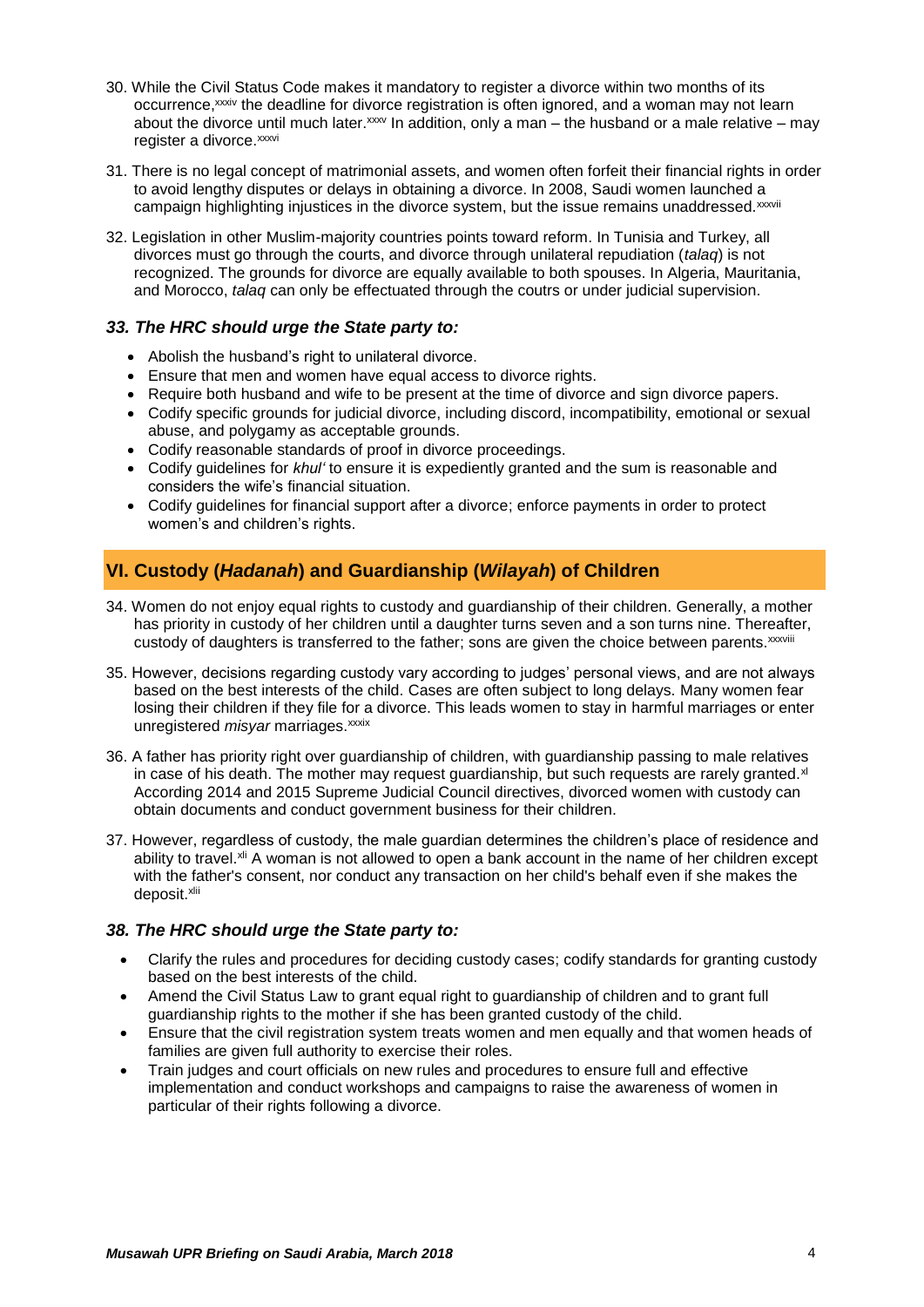# **END NOTES**

 $\overline{a}$ 

- i Saudi Arabia Basic Law (1992)[, https://www.constituteproject.org/constitution/Saudi\\_Arabia\\_2005.pdf](https://www.constituteproject.org/constitution/Saudi_Arabia_2005.pdf)
- Guidelines on a Saudi Man's Marriage to a Non-Saudi Women and a Saudi Woman's Marriage to a Non-Saudi Man, Ministerial Order no. 6874 issued on 2/12/1422 (Hijri), Ministry of Justice[, https://www.moj.gov.sa/Documents/Regulations/pdf/43.pdf](https://www.moj.gov.sa/Documents/Regulations/pdf/43.pdf) iii Information received from Saudi advocates, February 2018
- iv Replies of Saudi Arabia to the List of Issues and Questions in Relation to the Combined Third and Fourth Periodic Reports of Saudi Arabia, November 7, 2017 (English Translation), p. 23
- <sup>v</sup> Civil Status Code, issued by Royal Order no. m/7 on 20/4/1407 (Hijri), with amendments, Ministry of Interior, [https://www.moi.gov.sa/wps/wcm/connect/c152dd004d4bb7bd8debddbed7ca8368/AR\\_civil\\_affairs\\_system.pdf?MOD=AJPERE](https://www.moi.gov.sa/wps/wcm/connect/c152dd004d4bb7bd8debddbed7ca8368/AR_civil_affairs_system.pdf?MOD=AJPERES&CACHEID=c152dd004d4bb7bd8debddbed7ca8368) [S&CACHEID=c152dd004d4bb7bd8debddbed7ca8368,](https://www.moi.gov.sa/wps/wcm/connect/c152dd004d4bb7bd8debddbed7ca8368/AR_civil_affairs_system.pdf?MOD=AJPERES&CACHEID=c152dd004d4bb7bd8debddbed7ca8368) article 91
- vi Human Rights Watch, *Boxed in: Women and Saudi Arabia's Male Guardianship System*, 2016, p. 22, [https://www.hrw.org/sites/default/files/report\\_pdf/saudiarabia0716web.pdf](https://www.hrw.org/sites/default/files/report_pdf/saudiarabia0716web.pdf)
- vii Civil Status Code, issued by Royal Order no. m/7 on 20/4/1407 (Hijri), with amendments, Ministry of Interior, [https://www.moi.gov.sa/wps/wcm/connect/c152dd004d4bb7bd8debddbed7ca8368/AR\\_civil\\_affairs\\_system.pdf?MOD=AJPERE](https://www.moi.gov.sa/wps/wcm/connect/c152dd004d4bb7bd8debddbed7ca8368/AR_civil_affairs_system.pdf?MOD=AJPERES&CACHEID=c152dd004d4bb7bd8debddbed7ca8368) [S&CACHEID=c152dd004d4bb7bd8debddbed7ca8368,](https://www.moi.gov.sa/wps/wcm/connect/c152dd004d4bb7bd8debddbed7ca8368/AR_civil_affairs_system.pdf?MOD=AJPERES&CACHEID=c152dd004d4bb7bd8debddbed7ca8368) articles 30, 91
- viii Civil Status Code, issued by Royal Order no. m/7 on 20/4/1407 (Hijri), with amendments, Ministry of Interior, [https://www.moi.gov.sa/wps/wcm/connect/c152dd004d4bb7bd8debddbed7ca8368/AR\\_civil\\_affairs\\_system.pdf?MOD=AJPERE](https://www.moi.gov.sa/wps/wcm/connect/c152dd004d4bb7bd8debddbed7ca8368/AR_civil_affairs_system.pdf?MOD=AJPERES&CACHEID=c152dd004d4bb7bd8debddbed7ca8368) [S&CACHEID=c152dd004d4bb7bd8debddbed7ca8368,](https://www.moi.gov.sa/wps/wcm/connect/c152dd004d4bb7bd8debddbed7ca8368/AR_civil_affairs_system.pdf?MOD=AJPERES&CACHEID=c152dd004d4bb7bd8debddbed7ca8368) article 32
- ix Information received from Saudi advocates, January 2018
- x Human Rights Watch, *Boxed In: Women and Saudi Arabia's Male Guardianship System*, 2016, p. 26, [https://www.hrw.org/sites/default/files/report\\_pdf/saudiarabia0716web.pdf.](https://www.hrw.org/sites/default/files/report_pdf/saudiarabia0716web.pdf)
- xi Royal Order no. 33222, issued 21/7/1438 (Hijri)[, https://www.alarabiya.net/ar/saudi-today/2017/05/04/-الخدمات-بإتاحة-يوجه-سلمان-الملك](https://www.alarabiya.net/ar/saudi-today/2017/05/04/%D8%A7%D9%84%D9%85%D9%84%D9%83-%D8%B3%D9%84%D9%85%D8%A7%D9%86-%D9%8A%D9%88%D8%AC%D9%87-%D8%A8%D8%A5%D8%AA%D8%A7%D8%AD%D8%A9-%D8%A7%D9%84%D8%AE%D8%AF%D9%85%D8%A7%D8%AA-%D9%84%D9%84%D9%85%D8%B1%D8%A3%D8%A9-%D8%AF%D9%88%D9%86-%D9%85%D9%88%D8%A7%D9%81%D9%82%D8%A9-%D9%88%D9%84%D9%8A-%D8%A7%D9%84%D8%A3%D9%85%D8%B1.html) [األمر-ولي-موافقة-دون-للمرأة.html;](https://www.alarabiya.net/ar/saudi-today/2017/05/04/%D8%A7%D9%84%D9%85%D9%84%D9%83-%D8%B3%D9%84%D9%85%D8%A7%D9%86-%D9%8A%D9%88%D8%AC%D9%87-%D8%A8%D8%A5%D8%AA%D8%A7%D8%AD%D8%A9-%D8%A7%D9%84%D8%AE%D8%AF%D9%85%D8%A7%D8%AA-%D9%84%D9%84%D9%85%D8%B1%D8%A3%D8%A9-%D8%AF%D9%88%D9%86-%D9%85%D9%88%D8%A7%D9%81%D9%82%D8%A9-%D9%88%D9%84%D9%8A-%D8%A7%D9%84%D8%A3%D9%85%D8%B1.html) Information received from Saudi Advocates, February 2018; Human Rights Watch, *Boxed In: Women and Saudi Arabia's Male Guardianship System,* 2016, p. 19, [https://www.hrw.org/sites/default/files/report\\_pdf/saudiarabia0716web.pdf](https://www.hrw.org/sites/default/files/report_pdf/saudiarabia0716web.pdf)
- xii Amanda Figueras, *Saudi Samar's Activist Struggle: Samar Badawi*, Islamic Monthly, 2015[, http://theislamicmonthly.com/saudi](http://theislamicmonthly.com/saudi-samars-activist-struggle-samar-badawi)[samars-activist-struggle-samar-badawi](http://theislamicmonthly.com/saudi-samars-activist-struggle-samar-badawi)
- xiii For example, Divorce of Incompatible Marriage Stirs Controversy in Saudi Arabia, Al-Bawaba, 9 April 2016, [https://www.albawaba.com/ar/بالسعودية-ضجة-يثير-النسب-تكافؤ-عدم-طالق/أخبار-826890](https://www.albawaba.com/ar/%D8%A3%D8%AE%D8%A8%D8%A7%D8%B1/%D8%B7%D9%84%D8%A7%D9%82-%D8%B9%D8%AF%D9%85-%D8%AA%D9%83%D8%A7%D9%81%D8%A4-%D8%A7%D9%84%D9%86%D8%B3%D8%A8-%D9%8A%D8%AB%D9%8A%D8%B1-%D8%B6%D8%AC%D8%A9-%D8%A8%D8%A7%D9%84%D8%B3%D8%B9%D9%88%D8%AF%D9%8A%D8%A9-826890) [;](https://www.albawaba.com/ar/%D8%A3%D8%AE%D8%A8%D8%A7%D8%B1/%D8%B7%D9%84%D8%A7%D9%82-%D8%B9%D8%AF%D9%85-%D8%AA%D9%83%D8%A7%D9%81%D8%A4-%D8%A7%D9%84%D9%86%D8%B3%D8%A8-%D9%8A%D8%AB%D9%8A%D8%B1-%D8%B6%D8%AC%D8%A9-%D8%A8%D8%A7%D9%84%D8%B3%D8%B9%D9%88%D8%AF%D9%8A%D8%A9-826890) Divorce for Incompatibility in Lineage, Sabq, April theage and compatibility goes back to ; ا<u>لطلاق-بسبب-عدم-تكافؤ-النسب-حالات-إنساني</u>ة-حزينة-والعادات-والأعراف-تكسب/abbach, <u>https[:](https://www.albawaba.com/ar/%D8%A3%D8%AE%D8%A8%D8%A7%D8%B1/%D8%B7%D9%84%D8%A7%D9%82-%D8%B9%D8%AF%D9%85-%D8%AA%D9%83%D8%A7%D9%81%D8%A4-%D8%A7%D9%84%D9%86%D8%B3%D8%A8-%D9%8A%D8%AB%D9%8A%D8%B1-%D8%B6%D8%AC%D8%A9-%D8%A8%D8%A7%D9%84%D8%B3%D8%B9%D9%88%D8%AF%D9%8A%D8%A9-826890)[//](https://sabq.org/%D8%A7%D9%84%D8%B7%D9%84%D8%A7%D9%82-%D8%A8%D8%B3%D8%A8%D8%A8-%D8%B9%D8%AF%D9%85-%D8%AA%D9%83%D8%A7%D9%81%D8%A4-%D8%A7%D9%84%D9%86%D8%B3%D8%A8-%D8%AD%D8%A7%D9%84%D8%A7%D8%AA-%D8%A5%D9%86%D8%B3%D8%A7%D9%86%D9%8A%D8%A9-%D8%AD%D8%B2%D9%8A%D9%86%D8%A9-%D9%88%D8%A7%D9%84%D8%B9%D8%A7%D8%AF%D8%A7%D8%AA-%D9%88%D8%A7%D9%84%D8%A3%D8%B9%D8%B1%D8%A7%D9%81-%D8%AA%D9%83%D8%B3%D8%A8)sabq.org/</u> front with the plea from a pregnant and an inconvenience of an officer', Al-Hayat Newspaper, 14 April 2016
- xiv Information obtained from Saudi advocate, January 2018
- xv Human Rights Watch, *Boxed In: Women and Saudi Arabia's Male Guardianship System*, 2016, p. 53, [https://www.hrw.org/sites/default/files/report\\_pdf/saudiarabia0716web.pdf](https://www.hrw.org/sites/default/files/report_pdf/saudiarabia0716web.pdf)
- xvi Human Rights Watch, *Boxed In: Women and Saudi Arabia's Male Guardianship System*, 2016, p. 39,
- [https://www.hrw.org/sites/default/files/report\\_pdf/saudiarabia0716web.pdf](https://www.hrw.org/sites/default/files/report_pdf/saudiarabia0716web.pdf) xvii Procedure for a Saudi Women to Apply to Marry a Foreign, Jeddah Governorate, http://www.jed.gov.sa/(X(1)S(lltbg24ry5yhdo5gk2ejp2iw))/Arabic/Pages/-منابات زواج-سعودية-من-/
- [أجنبي.aspx?AspxAutoDetectCookieSupport=1](http://www.jed.gov.sa/(X(1)S(lltbg24ry5yhdo5gk2ejp2iw))/Arabic/Pages/%D8%B7%D9%84%D8%A8%D8%A7%D8%AA-%D8%B2%D9%88%D8%A7%D8%AC-%D8%B3%D8%B9%D9%88%D8%AF%D9%8A%D8%A9-%D9%85%D9%86-%D8%A3%D8%AC%D9%86%D8%A8%D9%8A.aspx?AspxAutoDetectCookieSupport=1) xviii Information obtained from Saudi advocate, February 2018
- xix Saudi Arabia State party report to the Committee of the Rights of the Child, CRC/C/SAU/3-4, 2015, para. 72,
- <http://www.ohchr.org/EN/HRBodies/CRC/Pages/CRCIndex.aspx#sthash.cDNPOz37.dpuf>
- xx *More than 5,000 Child Brides in Saudi Arabia*, Gulf News, 8 November 2012, [http://gulfnews.com/news/gulf/saudi-arabia/more](http://gulfnews.com/news/gulf/saudi-arabia/more-than-5-000-child-brides-in-saudi-arabia-1.1101605)[than-5-000-child-brides-in-saudi-arabia-1.1101605](http://gulfnews.com/news/gulf/saudi-arabia/more-than-5-000-child-brides-in-saudi-arabia-1.1101605)
- <sup>xxi</sup> Saudi Arabia State party report to the Committee of the Rights of the Child, CRC/C/SAU/3-4, 2015, para. 72, <http://www.ohchr.org/EN/HRBodies/CRC/Pages/CRCIndex.aspx#sthash.cDNPOz37.dpuf>
- xxii Information obtained from Saudi advocates, January 2018
- xxiii *Majority of Shura Council Members Support Bill on Minors Marriage*, Okaz Newspaper, 9 January 2018, محليات/تأييد-غالبية-أعضاء-الشورى-ل-مشروع-زواج-القاصرات/1604685-http://www.okaz.com.sa/article/160468
- xxiv Information obtained from Saudi advocate, January 2018; OECD Development Centre, Saudi Arabia, Social Institutions and Gender Index, p. 1,<http://www.genderindex.org/sites/default/files/datasheets/SA.pdf>
- xxv 'Over Half Million Saudi Men Engaged in Polygamy, Report Shows', *Al-Arabiya*, October 25, 2016,
- <http://english.alarabiya.net/en/variety/2016/10/25/Over-half-million-Saudi-men-engaged-in-polygamy-in-2016-report-shows.html> xxvi Information obtained from Saudi advocate, January 2018
- xxvii L.L Wynn, *Marriage Contracts and Women's Rights in Saudi Arabia: Mahr, Shurut, and Knowledge Distribution*, 2008, [https://www.researchgate.net/publication/275644031.](https://www.researchgate.net/publication/275644031) It is common, however, to make a stipulation that the husband permits her to work or pursue an education. Information received from Saudi advocate, January 2018
- xxviii Maha Yamani, *Polygamy and Law in Contemporary Saudi Arabia* (UK: Ithaca Press, 2008), p. 107; Lynn Welchman, *Women and Muslim Family Laws in Arab States: A Comparative Overview of Textual Development and Advocacy*, (Amsterdam: Amsterdam University Press, 2007), p. 54, [https://goo.gl/AeQSDU;](https://goo.gl/AeQSDU) 'Unable to Afford Marriage Expenses, Young Men Go for "Misyar"', *Saudi Gazette*, 29 October 2015[, http://saudigazette.com.sa/saudi-arabia/unable-to-afford-marriage-expenses-young](http://saudigazette.com.sa/saudi-arabia/unable-to-afford-marriage-expenses-young-men-go-for-misyar/)[men-go-for-misyar/](http://saudigazette.com.sa/saudi-arabia/unable-to-afford-marriage-expenses-young-men-go-for-misyar/)
- xxix Esther van Eijk, 'Sharia and National Law in Saudi Arabia', in *Sharia Incorporated: A Comparative Overview of the Legal Systems of Twelve Muslim Countries in Past and Present*, ed. Jan Michiel Otto (Leiden, Netherlands: Leiden University Press, 2010), pp. 164-165[, https://openaccess.leidenuniv.nl/bitstream/ha dle/1887/21170/file221087.pdf?sequence=1](https://openaccess.leidenuniv.nl/bitstream/ha%20dle/1887/21170/file221087.pdf?sequence=1)
- xxx Information obtained from Saudi advocate, January 2018; Matt Young, 'Rising Number of Spinsters and Divorced Women in Saudi Arabia Leads to Polygamy Push', New.com, 11 January 2017, [http://www.news.com.au/lifestyle/relationships/marriage/rising-number-of-spinsters-and-divorced-women-in-saudi-arabia-leads](http://www.news.com.au/lifestyle/relationships/marriage/rising-number-of-spinsters-and-divorced-women-in-saudi-arabia-leads-to-polygamy-push/news-story/a5c40bc6bd190db41a72702e87f9eadc)[to-polygamy-push/news-story/a5c40bc6bd190db41a72702e87f9eadc;](http://www.news.com.au/lifestyle/relationships/marriage/rising-number-of-spinsters-and-divorced-women-in-saudi-arabia-leads-to-polygamy-push/news-story/a5c40bc6bd190db41a72702e87f9eadc) Esther van Eijk, 'Sharia and National Law in Saudi Arabia', in *Sharia Incorporated: A Comparative Overview of the Legal Systems of Twelve Muslim Countries in Past and Present*, ed. Jan Michiel Otto (Leiden, Netherlands: Leiden University Press, 2010), p. 165, [https://openaccess.leidenuniv.nl/bitstream/ha](https://openaccess.leidenuniv.nl/bitstream/ha%20dle/1887/21170/file221087.pdf?sequence=1)  [dle/1887/21170/file221087.pdf?sequence=1](https://openaccess.leidenuniv.nl/bitstream/ha%20dle/1887/21170/file221087.pdf?sequence=1)
- xxxi Information received from Saudi advocates, January 2018
- xxxii Human Rights Watch, *Boxed In: Women and Saudi Arabia's Male Guardianship System*, 2016, p. 52,
- [https://www.hrw.org/sites/default/files/report\\_pdf/saudiarabia0716web.pdf](https://www.hrw.org/sites/default/files/report_pdf/saudiarabia0716web.pdf)
- xxxiii Information received from Saudi advocates, February 2018.